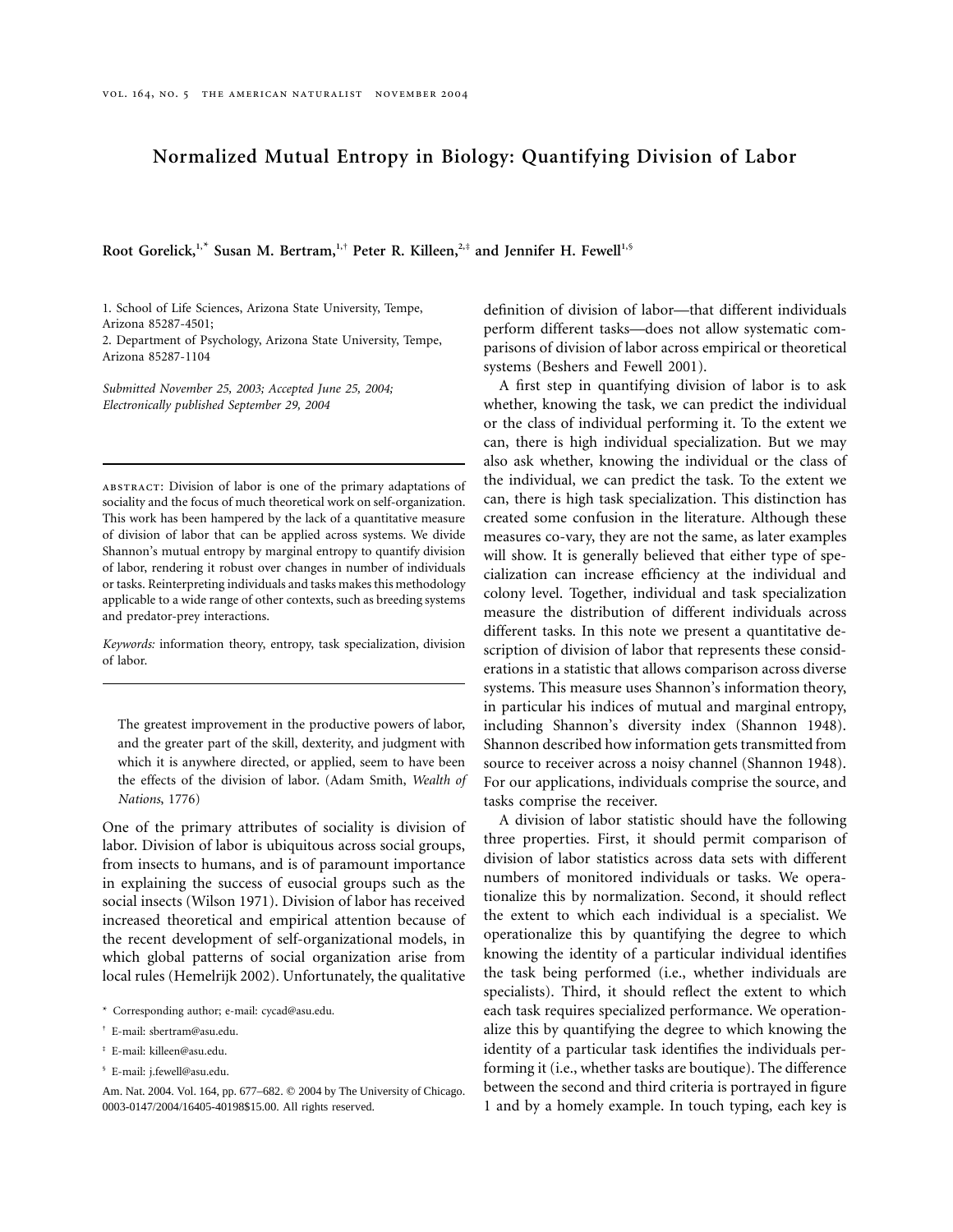struck by a unique finger, a complete division of tasks. Given knowledge of the task (the key), you know the individual (the finger). Conversely, each index finger is tasked with up to six keys. Knowledge of the finger used still leaves uncertainty about which key was struck.

A few measures of division of labor have been developed, but in each instance they only quantify how specialized individuals are on tasks (e.g., Kolmes 1985; Gautrais et al. 2002) or how specialized tasks are with respect to the individuals performing them (e.g., Seeley 1982; Beshers and Traniello 1996). Kolmes quantified task specialization of an individual by associating a probability vector to each individual in a group, describing the percentage of an individual's time spent on each task (Kolmes 1985). He computed Shannon's diversity index for each individual and averaged that across all individuals. This measures specialization of individuals, but not the degree to which tasks require specialized performance. In fact, antithetically, his method yields maximum division of labor when all individuals are specialists on the same task. Using an alternative formulation, Gautrais et al. (2002) also capture the notion of individual task specialization, but not the degree to which tasks require specialized performance. Both Seeley (1982) and Beshers and Traniello (1996) take the opposite tack and quantify the degree to which tasks require specialized performance in the context of quantifying age polyethism. Their approaches, however, do not quantify how specialized individuals are on tasks. We offer a general and symmetric treatment of these divisions.

#### **Quantifying Division of Labor**

We characterize division of labor by a set of individuals (labeled *X*), a set of tasks (labeled *Y*), and a bivariate probability distribution over the combination of these two sets  $(p(x, y), x \in X, y \in Y)$ . Perform the following steps to compute division of labor. First, create a data matrix in which each entry represents the time an individual spends on a task (below we also show how this algorithm can be modified to use presence/absence data or data on the percentage of each individual's time spent on each task). Second, normalize the data matrix by dividing each entry by the total time spent by all individuals on all tasks so that the sum of all entries of the resulting normalized matrix equals 1. Third, calculate a division of labor statistic that is a function of the normalized matrix in the following manner. Let  $H(Z) = -\sum_{z \in Z} p(z) \log [p(z)]$  be Shannon's index (entropy) over *Z*, where *Z* can be the set of individuals (*X*) or tasks (*Y*). We can also let *Z* be a conditional distribution, thereby defining  $H(X|Y = y)$  and  $H(Y|X = x)$ , where *X* and *Y* are the sets of individuals and tasks, respectively. Define conditional entropy of *X*

given *Y* and *Y* given *X* as  $H(X|Y) = \sum_{x \in X} p(x)H(Y|X =$ *x*) and  $H(Y|X) = \sum_{y \in Y} p(y)H(X|Y = y)$ , respectively (Cover and Thomas 1991). Define mutual entropy (mutual information, transinformation) over the joint distribution of *X* and *Y* as

$$
I(X, Y) = \sum_{x \in X, y \in Y} p(x, y) \log \left[ \frac{p(x, y)}{p(x)p(y)} \right]
$$
  
=  $H(X) - H(X|Y) = H(Y) - H(Y|X),$ 

which is computed over all cells in the matrix (Shannon 1948; Cover and Thomas 1991). Then we define division of labor as

division of individuals (*X*) into tasks (*Y*): 
$$
D_{Y|X} = \frac{I(X, Y)}{H(X)}
$$
,  
division of tasks (*Y*) into individuals (*X*):  $D_{X|Y} = \frac{I(X, Y)}{H(Y)}$ ,  
symmetric division of labor:  $D_{X,Y} = \sqrt{D_{Y|X}D_{X|Y}} = \frac{I(X, Y)}{\sqrt{H(X)H(Y)}}$ .

The statistic  $D_{Y|X}$  tells us the extent to which knowledge of *X* specifies *Y*. For the above touch typing example, consider the letters A through Z on a standard keyboard  $(X = \{A, B, C, \ldots, Z\}$  and  $Y = \{A, B, C, \ldots, Z\}$ hands) and consider a hypothetical language in which all keys are typed with equal frequency. Then  $D_{X|Y} = 0.60$ and  $D_{Y|X} = 1.00$ , the latter value being the maximum value it can attain, indicating that we have complete knowledge of the finger that typed the key.

When there are more individuals (*X*) than tasks (*Y*), as is usually the case in biological systems,  $D_{Y|X}$  is invariant over the number of individuals in the sample, as shown in figure 2. Sample size is usually arbitrary, so this invariance is important. If the proportion of individuals performing each task remains invariant as population size changes, so also will  $D_{Y|X}$ . As populations grow, however, they may change their pattern of allocating individuals across tasks as a biological consequence of scale. When this happens,  $D_{Y|X}$  will appropriately reflect these changes. Because of this invariance over sample size and proportionate change,  $D_{Y|X}$  (division of individuals into tasks) will undoubtedly be the most commonly used of our three statistics.

There will be occasions for the other two division of labor statistics. It is unusual for there to be more tasks than individuals, for example, investigating division of labor for a pair of ordinarily solitary individuals placed together in a forced association (Fewell and Page 1999). But, when there are more tasks than individuals,  $D_{X|Y}$  is invariant over the number of tasks in the sample when in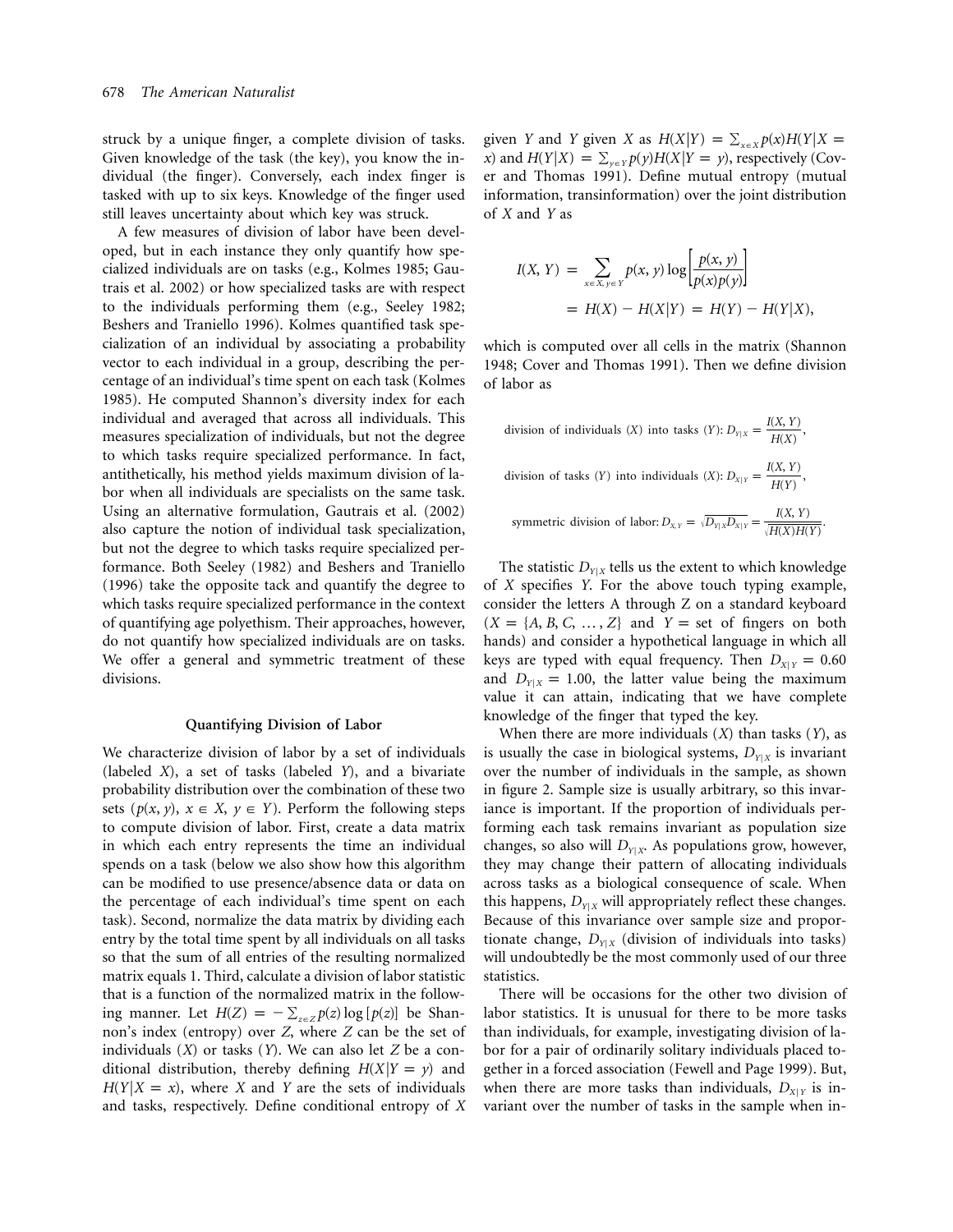dividual effort is reallocated proportionately to the new tasks. All three division of labor statistics are insensitive to changes in numbers of individuals and tasks if the ratio of individuals to task remains constant. The statistics  $D_{Y|X}$  and  $D_{X|Y}$  are useful in the cases where data are asymmetrical (e.g., brood care by worker bees). If the data are largely symmetrical (e.g., concurrent female and male mate choice), then  $D_{X,Y}$  provides a symmetric measure.

The basic statistics of information theory have welldefined sampling distributions: asymptotically,  $I(X, Y)$ , *H*(*X*), and *H*(*Y*) are each  $\chi^2$  distributed (Miller 1955; Hutcheson 1970). Therefore, our three division of labor statistics asymptotically have an *F* distribution. Alternatively, to avoid invoking asymptotic assumptions, bootstrap and permutation techniques permit estimating the extent to which different data sets have the same division of labor.

All three of our division of labor statistics simultaneously capture the following two facets: individuals specialize on one task instead of distributing their effort evenly across tasks, and different individuals specialize on different tasks so that task performance varies across individuals in the group. Capturing both facets into this one index allows us to statistically compare across systems. The previously cited works (Seeley 1982; Kolmes 1985; Beshers and Traniello 1996; Gautrais et al. 2002) captured only one of these two facets. Although their authors never proposed this, they could capture the other facet simply by



Figure 1: Mapping data matrices to values of division of labor statistics. In each data matrix, rows represent individuals; columns represent tasks. Individual entries represent amount of time an individual spends on a task. Data matrices designated by uppercase letters show six individuals with three tasks; lowercase letters show three individuals with six tasks. The symmetry between uppercase- and lowercase-lettered data matrices is evident in their resulting values of  $D_{X|Y}$ ,  $D_{Y|X}$ , and  $D_{X,Y}$ .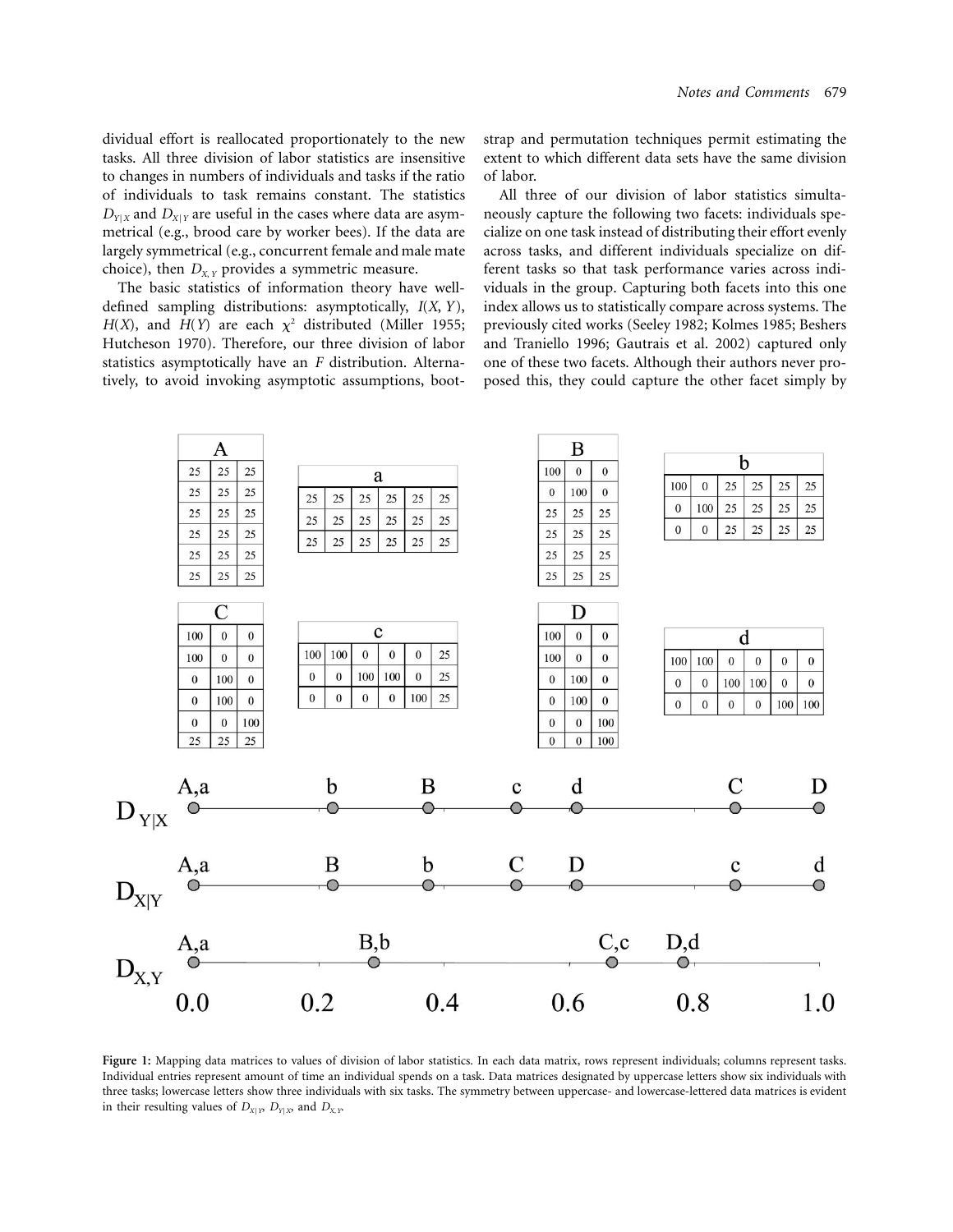

**Figure 2:** How size influences the division of labor statistics and insensitivity of  $D_{Y|X}$  to number of individuals. Shown along the horizontal axis of each plot are the division of labor statistics for six social groups, varying only in the propensity of individuals to perform different tasks. In each social group, individuals could perform five tasks. Along each vertical line, we increased the number of individuals but retained the same proportion of time each class of individual spent on each task. All individuals in the social groups on the leftmost side of both plots were task generalists; they divided their time equally among five tasks. On the rightmost side of the plots, all individuals were task specialists, only performing one task. These individuals divided up task labor by onefifth of them performing each task. The social groups in the middle of each plot varied in the propensity of individuals to be task specialists or generalists. From left to right, one-fifth, one-half, or four-fifths of individuals were specialists, while the remainder were task generalists. Note that the proportion of individuals performing each task does not change. With more individuals than tasks,  $D_{Y|X}$  is insensitive to changing number of individuals;  $D_{X|Y}$  is not.

transposing individuals and tasks, that is, transposing the data matrix  $p(x, y)$ . We could then quantify division of labor with a pair of statistics. The problem is that using a pair of scalar statistics does not allow for easy statistical comparison across systems. In the two-dimensional Cartesian plane, it is extremely difficult to order values into smaller and larger. Normalized mutual entropy obviates that problem by providing a one-dimensional scalar statistic.

## **Applications**

Division of labor can be used to measure evolution of social structure across phylogenetically diverse groups. Our key hypothesis for the evolution of social structure is that the evolution of eusociality allows the evolution of more structured and extreme systems of division of labor. In such groups, individuals appear to be locked into specific task repertoires. This is expected to be more adaptive in eusocial systems than in communal groups where individual group members retain the potential for reproduction. Testing hypotheses on the evolution of sociality has been difficult because there has been no way to quantify division of labor across diverse groups with different task repertoires. The statistic  $D_{Y|X}$  allows phylogenetic comparison of division of labor across diverse systems and contexts, even ranging across colonies of dozens to millions of individuals or across taxa whose last common ancestor lived tens or hundreds of millions of years ago.

The statistic  $D_{Y|X}$  can also be used to test hypothesized increases in division of labor over ontogeny of a social group. A majority of social insect colonies, including ant colonies with thousands of workers, begin as a single or a few reproductive individuals (Hölldobler and Wilson 1990). Self-organizational theory predicts that division of labor should increase with group size (Theraulaz et al. 1998). An ontogenetic time history of  $D_{Y|X}$  also provides a measure of when the colony has reached steady state, if a steady state exists.

A practical issue arises in analyzing division of labor in social groups: What happens if one researcher more finely subdivides tasks than another? As figure 2 shows,  $D_{Y|X}$  is invariant only to number of individuals and not invariant to number of tasks. The opposite is true for  $D_{X|Y}$  which is invariant to number of tasks, but not number of individuals. The statistic  $D_{Y|X}$  decreases as tasks are more finely subdivided. This problem is unavoidable with a mutual entropy framework. But, as is evident from figure 2 (if we switch the labels *X* and *Y*), it requires almost an order of magnitude change in number of tasks to make an appreciable difference in  $D_{Y|X}$ *.* 

This note was predicated on quantifying division of labor in social groups, but the model has applications in diverse fields unrelated to sociobiology. We may redefine tasks and individuals (agents) to a broader array of interactions, in which agents may specialize among tasks and/or tasks may specialize among agents. By reconceptualizing tasks as another form of agents, division of labor statistics apply to any context where two sets of agents interact, such as mating and predator-prey systems. For example, diet specialization within a population can be quantified using  $D_{Y|X}$  by redefining tasks to be the different components of the diet.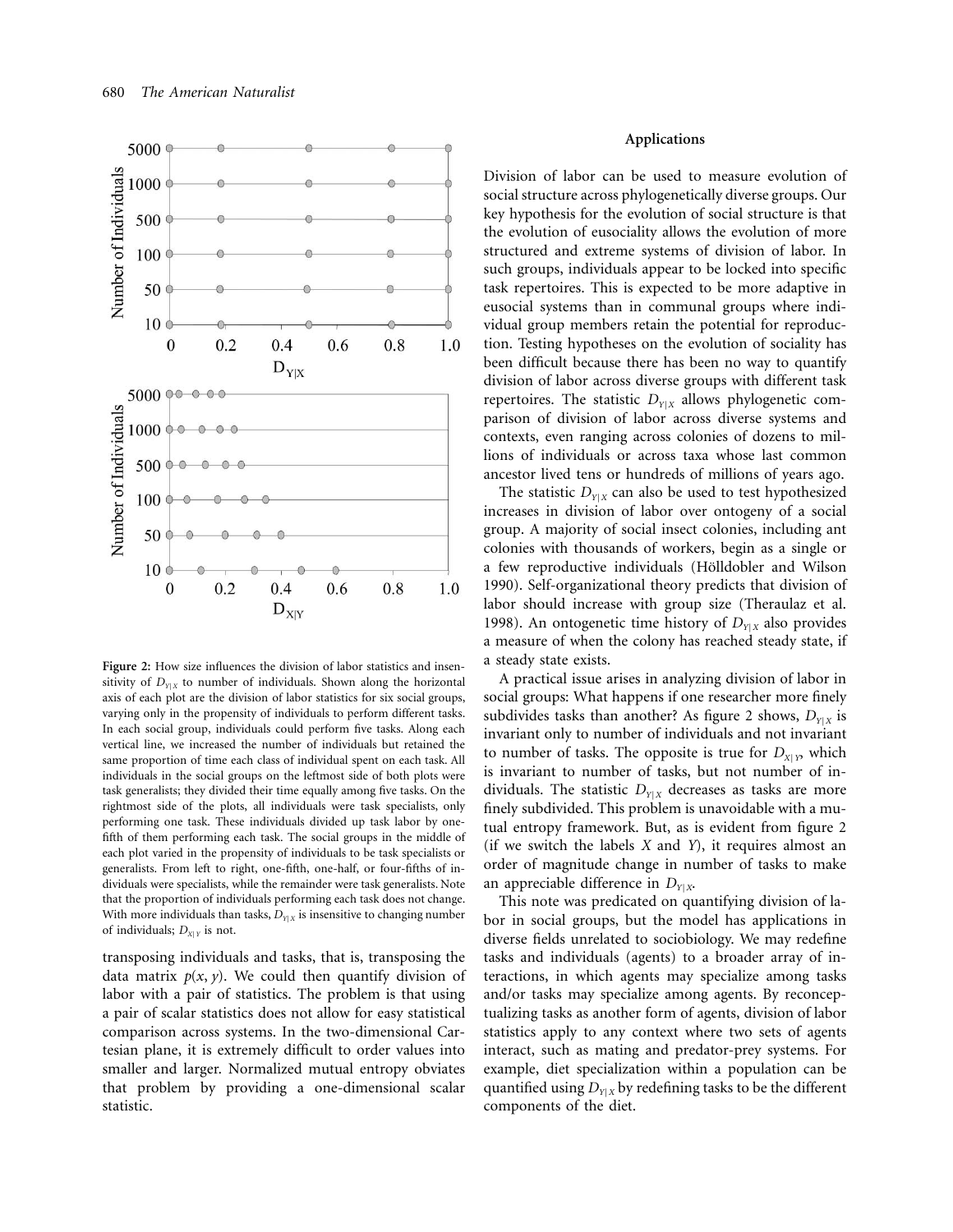

**Figure 3:** Division of labor statistics and mating systems and schematic of mating systems.  $Pg = polygyny$ ;  $Pa = polyandry$ ;  $M = monogamy$ .  $X = \{x | x$  is male};  $Y = \{y | y$  is female}. Each point represents an entire hypothetical population.

Mating systems are usually pigeonholed into monogamy, polygyny, or polyandry. However, it is often quantitatively difficult to compare breeding structure across taxa or environments. Let the set of individuals be the set of males; that is,  $X = \{x | x$  is male}. Let the set of tasks be the set of females; that is,  $Y = \{y | y$  is female}. Let nonzero matrix entries reflect mating between individual females and males. This could be a binary variable, or it could reflect mating frequency. For any species or population except those with highly skewed sex ratios or where only a small fraction of one sex mates, all three division of labor statistics are relatively insensitive to changes in population size. Monogamy occurs when both females and males are specialists, that is, large  $D_{X|Y}$  and  $D_{Y|X}$  (fig. 3). Polyandry is indicated by only females being specialists,  $D_{X|Y} \gg D_{Y|X}$ . Polygyny is indicated by only males being specialists,  $D_{Y|X} \gg D_{X|Y}$ . Together,  $D_{X|Y}$ ,  $D_{Y|X}$ , and  $D_{X,Y}$  give a quantitative measure of breeding structure applicable across taxa.

Division of labor statistics are also applicable to pollination biology. Let *X* be the set of pollinating species and *Y* the set of plant species. Let the nonzero entries in the data matrix indicate that the animal acts as a pollinator for the plant. Large  $D_{Y|X}$  can occur when each pollinator focuses primarily on one species of plant. Extirpation of that plant species could therefore threaten the existence of the pollinator, but not conversely. Large  $D_{X|Y}$  can occur when a plant is pollinated by primarily one animal species. Destruction of the pollinator could threaten existence of the plant, but not conversely. Conservation biologists can use  $D_{X,Y}$  to reflect the joint specialization of both plants and their pollinators. Large  $D_{X,Y}$  reflects greater conservation risk due to greater dependence of pollinators and plants on each other.

Precisely the same arguments apply to predator-prey interactions. However, a species can be both a predator and prey if it is in the middle of a food chain. Here  $D_{X,Y}$  can be used to quantify how community structure of predator-prey interactions varies with patch size, latitude, altitude, or average annual precipitation. It can also be used to quantify such differences between marine, freshwater, and terrestrial ecosystems.

We can weaken the assumption that the input data for the division of labor statistics are given as time that each individual spends on each task. For example, data on predator-prey or pollinator-plant interactions are often given as a binary variable (not time) describing whether each predator species eats each prey species (not individuals) or as proportion of time (not actual time) that each predator species spends eating each prey species (not individuals). To circumvent this data-imposed constraint, in these instances, weight the rows and columns of the data matrix to account for the a priori relative rarity of predator and prey species. Without weighting, all predator species are assumed to be equally common, and all prey species are also assumed to be equally common. Lack of weighting can severely bias division of labor statistics if most species are rare (which is often the case; Preston 1948) or rare species have different levels of specialization when compared with common species. Let *C* be the set consisting of all the different classes or castes, let *c* be an element of *C*, and let  $w(c)$  be the proportion of the group that belongs to class *c*. Then multiply each row of the data matrix by its  $w(c)$  and renormalize so that the sum of all elements of the resulting matrix equals 1. Repeat this process for the columns, if necessary. Weighting is not needed if the data are amount of time (e.g., in hours) that each predator species spends pursuing or eating each prey species. With time data, both predator and prey species will be automatically weighted by their time recorded in the data matrix.

## **Discussion**

We have normalized a standard tool from information theory, mutual entropy, to produce a suite of three statistics for quantifying division of labor, each of which is mutual entropy divided by marginal entropy. Earlier researchers have used mutual entropy in molecular biology (Yockey 1992), but never in ecology. Mutual information has previously been normalized in molecular biology, but in a way with which information is lost, especially compared